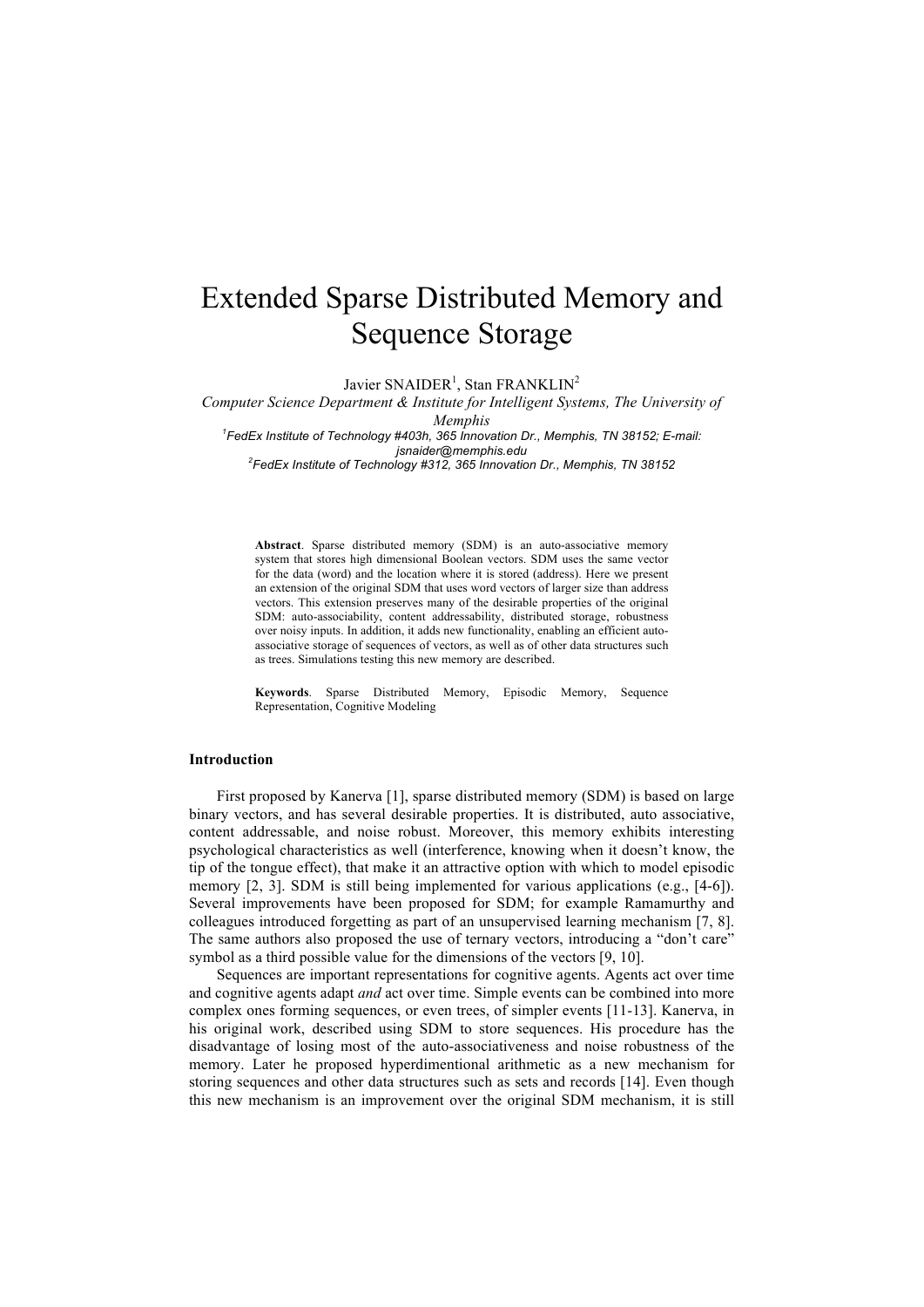limited in its noise robustness, and is very sensitive to interference (see below). Although interference is a desirable property of the memory because it mimics psychological effects, in this case it diminishes the capacity to retrieve sequences.

Here we propose a variant to the original SDM, called Extended Sparse Distributed Memory (ESDM) that is especially suitable for storing sequences and other data structures such as trees. This new extension considerably improves the performance of sequence storage of the memory as compared to both the original SDM memory sequence storage and the hyperdimensional arithmetic sequence storage version introduced by Kanerva [14].

This paper is a follow up of [15] where we first introduced ESDM. In this present work we expand the description of the algorithm and include the results of several experiments not present in the previous paper. The memory was tested first by storing a large training set and analyzing its noise robustness. Then sequence storing was simulated, and finally an important parameter *k* (see later) was studied for different scenarios of sequence storage.

In the following section we briefly describe SDM and compare it with other memory models. Then we introduce Extended SDM, discussing several uses of this extension and its results. Several simulations are then presented and discussed. Finally we propose some future directions.

# **1. Sparse Distributed Memory**

Here we present a brief introduction to SDM concepts. Both leisurely descriptions [16] and highly detailed descriptions [1] are available. Readers already familiar with SDM can skip this section.

SDM implements a content addressable random access memory. Its address space is of the order of  $2^{1000}$  or even more. Both addresses and words are binary vectors whose length equals the number of dimensions of the space. This memory is based on the properties of high dimensional spaces. In binary spaces with high dimensionality, on the order of 1,000 or 10,000 dimensions, the distribution of the distances from a point of the space to any other point in the space are highly concentrated at around half of the maximum distance. To calculate distances between two vectors the Hamming distance is used here, but other metrics can be used as well. For example, for a space of 1,000 dimensions, more than 99.9999% of the vectors are at a distance between 422 and 578 from a given vector of the space [1]. A memory with such a high dimensional address space is impossible to build. The number of locations in such an address space can be compared with the number of atoms in the universe [16]. Thus, to construct the memory, a sparse, uniformly distributed sample of addresses is chosen. In our example, the sample size is on the order of  $2^{20}$ . These addresses are called hard locations. The number of hard locations, also the size of the memory, is denoted by *s*. The distribution of the hard locations need not be uniform. For example Ratitch and Precup [17] created the hard locations as needed, distributing the hard locations following the distribution of the data. This design does not require allocating memory for hard locations that are not used, as is done in the original SDM. Also Fan and Wang [18], and Anwar and colleagues [19] used genetic algorithms to distribute the hard locations.

Only hard locations can store data. Several hard locations participate in the storing and retrieving of any single word of data. Each hard location has a fixed address, and contains one counter for each dimension. In our example, each hard location has 1,000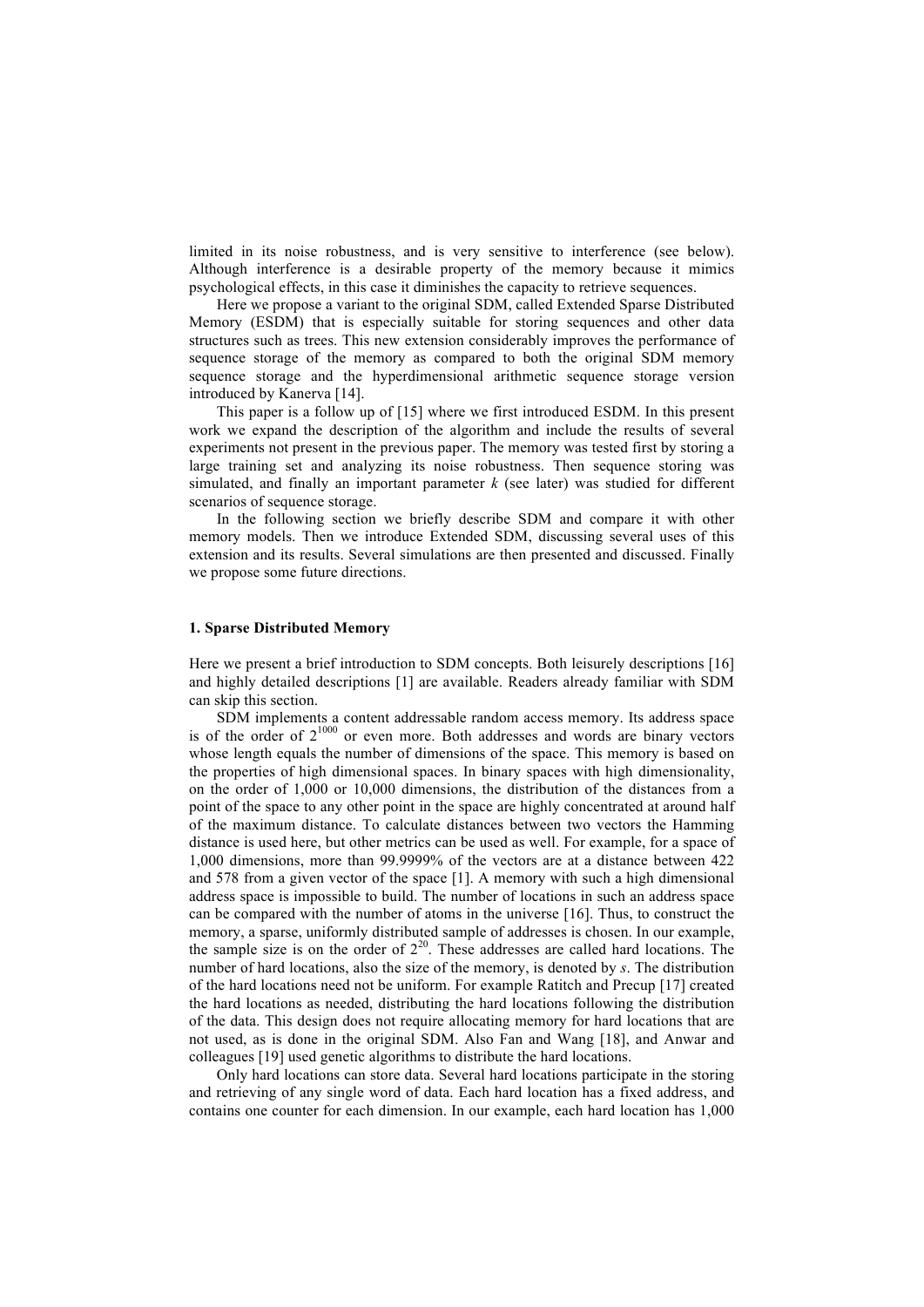counters. A counter is just an integer counter that can be incremented or decremented in steps of size one; they have a range of -40 to 40 for our example. Kanerva [1] proved that this range of the counters is enough, considering the capacity of the memory, for the size of the memory in the example. For other sizes this range may vary.

To write a word vector in a hard location, for each dimension, if the bit of this dimension in the word is 1, the corresponding counter is incremented. If it is 0, the counter is decremented. To read a word vector from a hard location, we compute a vector such that, for each dimension, if the corresponding counter in the hard location is positive, 1 is assigned to this dimension in the vector being read, otherwise 0 is assigned.

When a vector is written to an address in the SDM, it is stored in several hard locations. In the same way, to read from an address in the SDM, the output vector is a composition of the readings of several hard locations. An *activated* hard location is one that participates in a reading or writing operation. To determine which hard locations are activated, i.e. used to read or write, an access sphere is defined. The access sphere for an address vector is a sphere with center at this address that on average encloses a proportion *p* of all the hard locations of the memory. Notice that *p* is also the probability of activation of a hard location. The radius of the access sphere depends on the number of dimensions of the space and the probability of activation *p*. For example, for a SDM with 1,000 dimensions and *p* equal to 0.1%, the radius of the access sphere is 451. In the example, the access sphere will contain any hard location whose address is less than 451 away from the address vector.

The activation of the hard locations can be achieved using other strategies. Jaeckel [20, 21] proposed several alternatives for their activation, and Karlsson [22] introduced a fast activation mechanism based on Jaeckel's work.

To write a word vector in any address of the memory, the word is written to all hard locations inside the access sphere of the address. To read from any address, all hard locations in the access sphere of the address vector are read and a majority rule for each dimension is applied, i.e., the output vector will have a value equal to 1 at a particular dimension if the majority of the vectors read from the hard locations in the access sphere have a 1 in that dimension, or a value equal to 0 otherwise.

Several authors have studied the capacity of SDM: Kanerva [1, 23], Chou [24] and Keeler [25]. In particular Keeler compared the capacity of SDM with the capacity of a binary Hopfield net. He showed that both memories have the same capacity per storage element or counter. However, SDM presents an interesting advantage over Hopfield nets. In the former, the size of the words is independent of the number of storage elements; on the other hand, in the Hopfield nets the size of the words determines the capacity of the memory. Doubling the hard locations in SDM doubles the capacity of the memory for a given word size [23].

Willshaw networks [26], can achieve an information capacity of 0.69, which is higher than for SDM. However, this Willshaw maximum capacity can only be achieved for very sparse vectors, i.e. vectors in which the number of 1's are much less than *n*, where  $n$  is the dimensionality of the vector. Knoblauch and colleagues [27] extensively analyzed the performance of Willshaw networks and pointed out the importance of relating the capacity of associative memories with their fidelity. Comparing SDM with Willshaw networks in these terms can be interesting. However it is outside of the scope of this work.

SDM can be seen as a synchronous, fully connected, three-layer, feed-forward artificial neural network [23]. The input layer is just the input vector. The hidden layer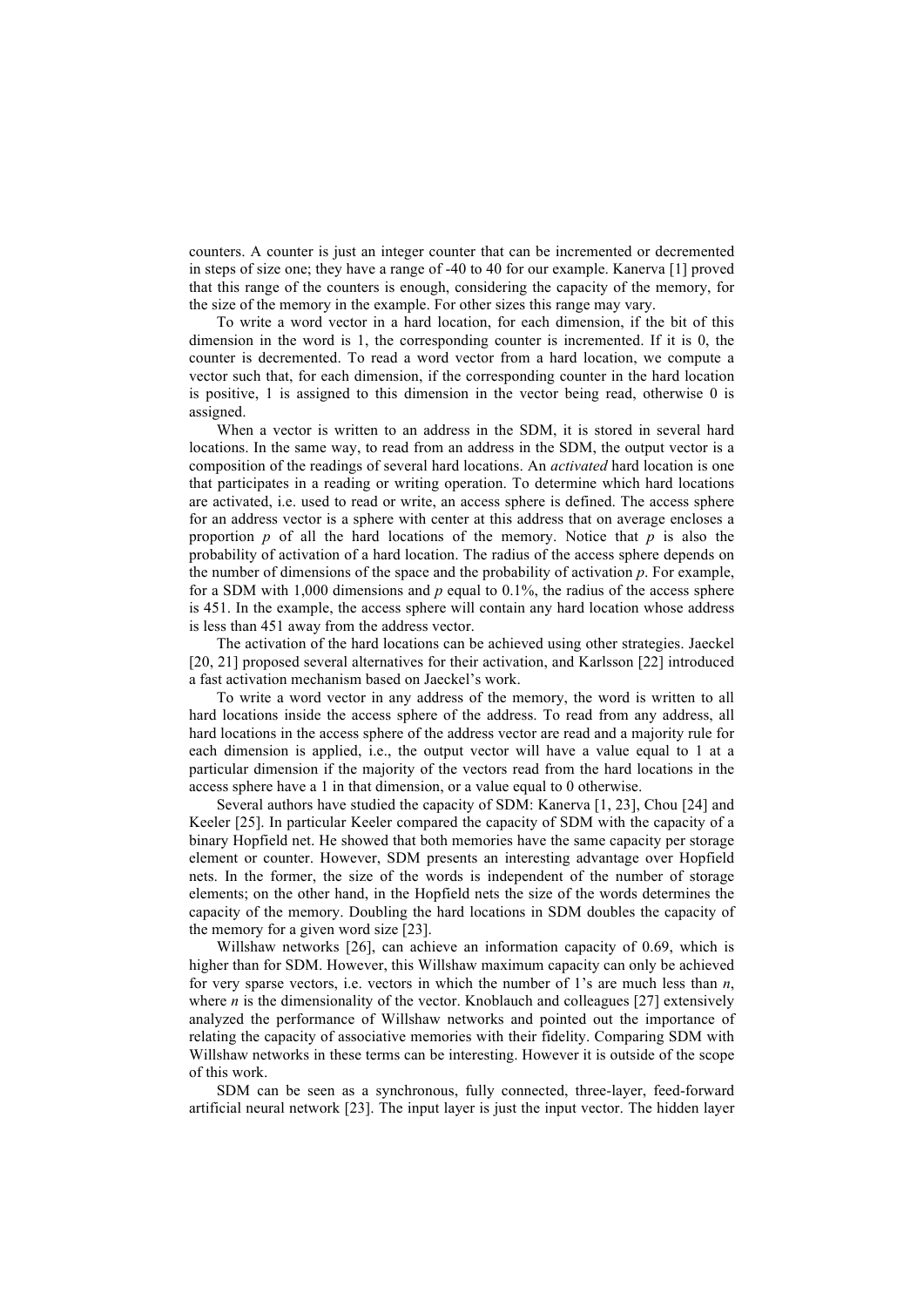corresponds to a vector of size *s* that represents the active hard locations. The matrix composed by the hard locations' addresses corresponds to the matrix of synaptic weights between the input and hidden layers. The output layer is the output vector. Finally, the matrix of synaptic weights between the hidden and output layers is determined by the counters of the hard locations. In practice, due to the mechanism and characteristics of SDM, its training is faster than that of back propagation networks. Even one-shot learning is possible using SDM.

The complexity of the SDM algorithm is dominated by the activation of the hard locations. It has a time complexity *O(sn)*, where *s* is the size of the memory and *n* the number of dimensions. As discussed above, the capacity of SDM linearly increases with *s*. Thus, the time increment due to increasing the capacity of the memory is linear even for large values of *s*. Nevertheless, the time complexity can be improved using the Karlsson [22] design. Also SDM can be easily implemented as a parallel algorithm or even implemented in hardware [23].

In general, the SDM is used as an auto-associative memory, so the address vector is the same as the word vector. In this case, after writing a word in the memory, the vector can be retrieved using partial or noisy data. If the partial vector is inside a critical distance from the original one, and it is used as address with which to cue the memory, the vector read will be close to the original one. This critical distance depends on the number of vectors already stored in the memory. If the process is repeated, using the first recovered vector as address, the new reading will be even closer to the original. After a few iterations, typically fewer than ten, the readings converge to the original vector. If the partial or noisy vector is farther away than the critical distance, the successive readings from the iterations will diverge. If the partial vector is about at the critical distance, the iterations yields vectors that are typically at the same critical distance from the original vector. This behavior mimics the "tip of the tongue" effect.

When storing sequences of vectors in this SDM, the address cannot be the same as the word, as it is in the auto-associative case. The vector that represents the first element of the sequence is used as address to read the memory. The vector read is the second element in the sequence. This second vector is used as address to read the memory again to retrieve the third element. This procedure is repeated until the whole sequence is retrieved. The problem with this way of storing sequences is that it is not possible to use iterations to retrieve elements of the sequence from noisy input cues. So, the memory is far less robust.

Kanerva [14] introduced hyperdimensional computing, based on large binary vectors, as an appropriate tool for cognitive modeling, including holistic representation of sets, sequences and mappings. Among the various vector operations proposed, multiplication of binary vectors by bitwise xor, permutation, and sum with normalization are relevant to the present work, and will be discussed here.

When two binary vectors are combined using bitwise xor, the result of this operation is a new vector of the same dimensionality as the original ones. This operation has several interesting properties. First, the resulting vector is dissimilar to the two original ones, i.e. farther than the critical distance. Second, the xor operation is reversible. Third, this operation preserves Hamming distances.

Permutation is an operation that shuffles the positions (dimensions) of one vector. Mathematically, this corresponds to multiplying the vector by a square matrix M with one 1 in each row and column while the other positions contain 0. This operation is also reversible, multiplying by  $M<sup>T</sup>$ , and it preserves Hamming distances as well.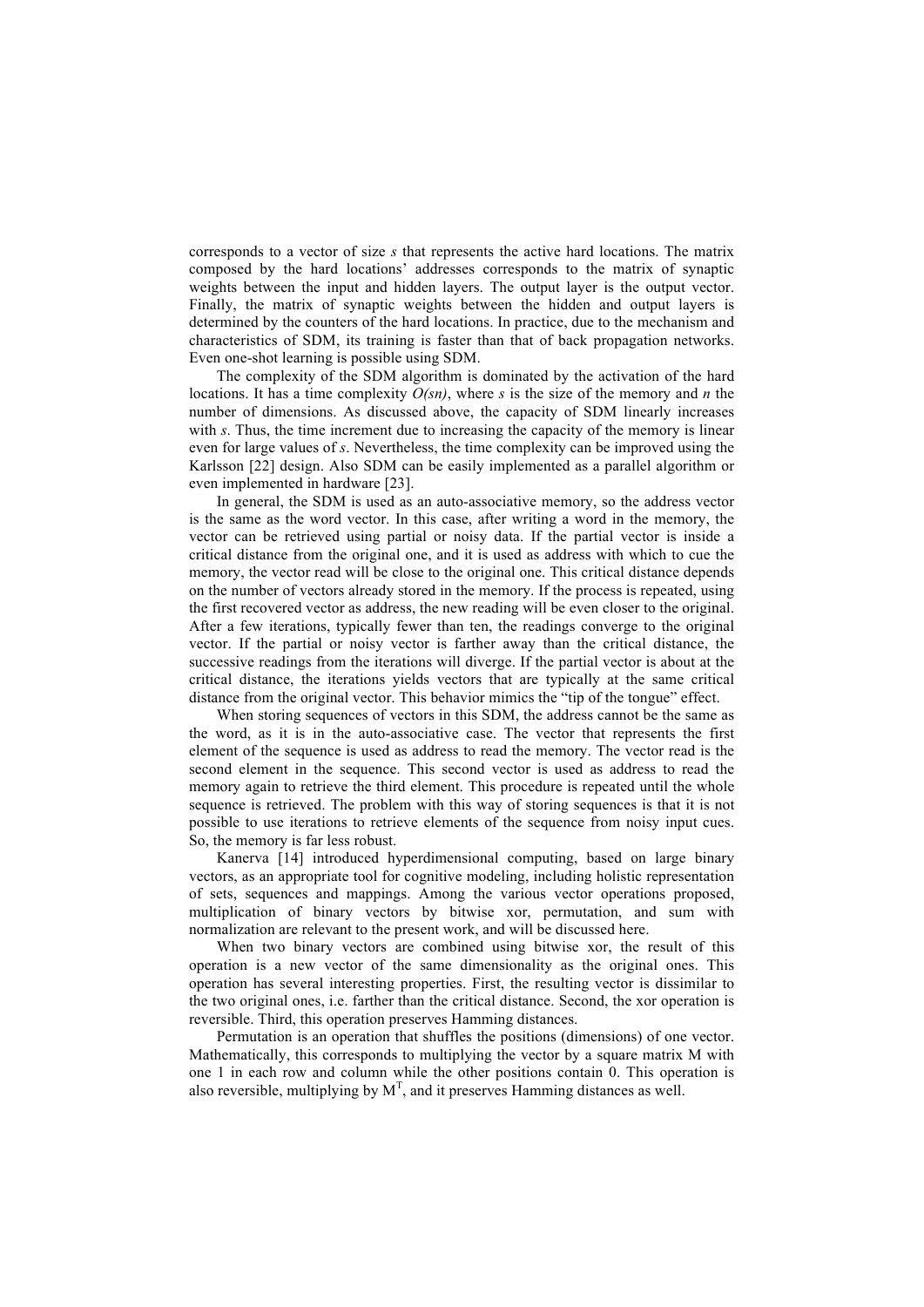Finally, the sum operation is the arithmetic (integer) sum of the values of each dimension of two or more vectors. For this operation the bipolar representation of the vectors is used, i.e., the value 0 is replaced by -1. The resulting vector is an integer vector. To transform this vector into a binary vector, a normalization operation is required. If one dimension has a positive value, the normalized binary vector has a 1 in this dimension. If the value is negative, the normalized vector has a 0 in this dimension. Ties are resolved at random. The sum with normalization has interesting properties: the resulting vector is similar to each of the vectors summed up; i.e. the distance between them is less than the expected distance between any two vectors in the space. Also, xor multiplication distributes over the sum.

Based in these properties, it is sometimes possible to retrieve the individual added vectors from the sum vector. This is feasible only if the number of vectors added is small, i.e. three or fewer vectors. Even with this small number, the interference among the vectors in the sum makes the retrieval of the original vectors from the sum not very reliable.

Kanerva describes how to store sequences of vectors using hyperdimensional arithmetic [14]. We will briefly describe this procedure and compare it with our implementation in section 3. The main problem with this procedure is that it uses the sum operation, and so shares the same problems with the sum mentioned above while reconstructing the sequence. Also it uses permutation, and as we discussed before, this operation requires matrices that are outside of the binary vector domain.

# **2. Extended SDM**

Here we present a novel structure, built upon SDM, that we call extended sparse distributed memory (ESDM). The main idea of this new memory structure is the use of vectors with different lengths for the addresses and the words. A word has a longer length than the address in which it is stored. Each address has *n* dimensions while each word has m dimensions with *n*<*m*. Moreover, the address vector is included in the word vector (See Figure 1). Formally, in a word of length *m* and with an address with length *n*, the first *n* bits of the word compose the address.



**Figure 1** A word vector with its address section.

The structure of this new memory system is similar to the original SDM. It is composed of hard locations, each of which has an address and counters. The address is a fixed vector of length *n*. But each hard location has *m* counters, where *m* is greater than *n*. To store a word vector in the memory, the procedure is the same as described for SDM, except that now the first *n* bits of the word are used as address. To read from an address in the memory, again the procedure is similar to the one used for SDM.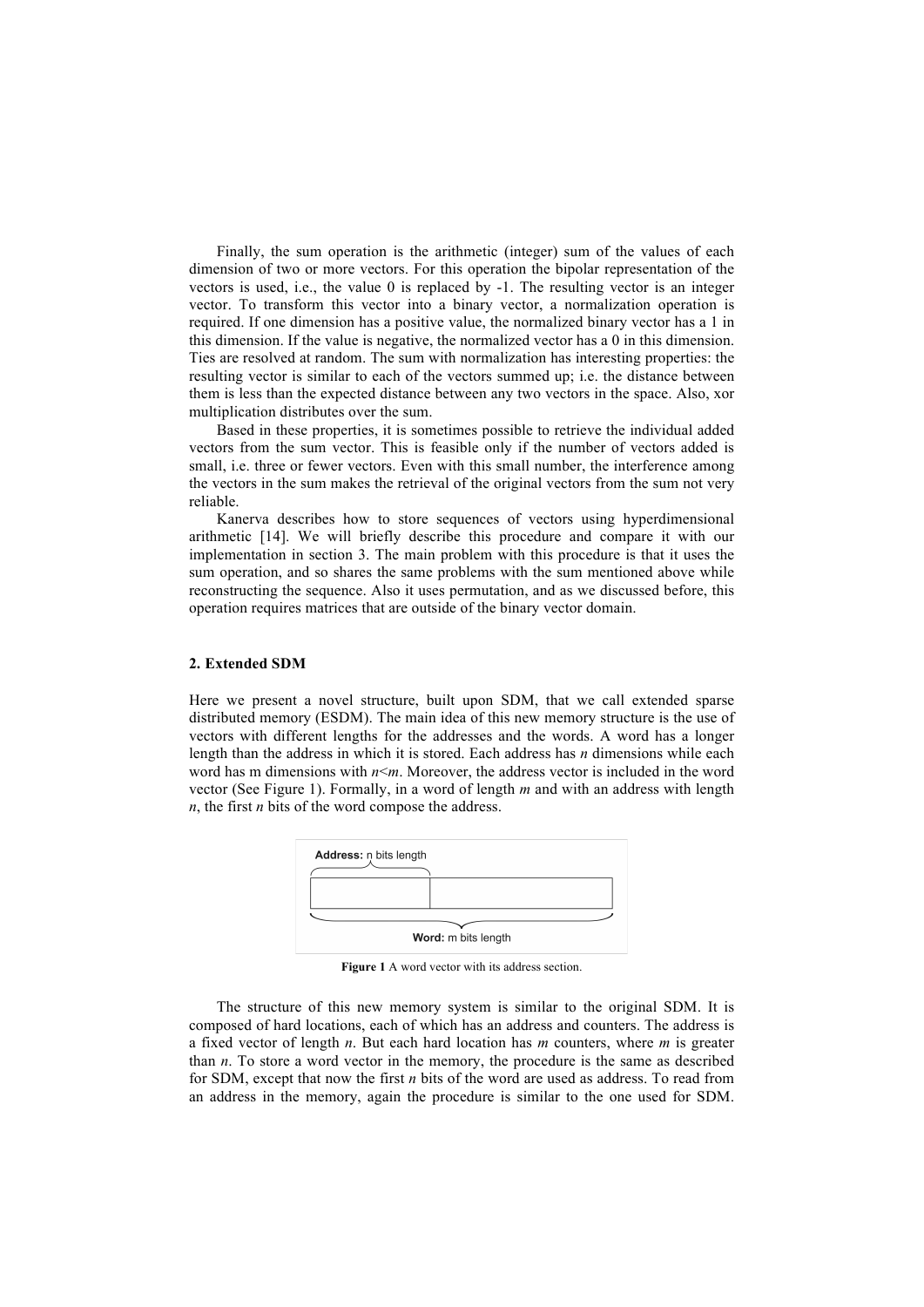During each iteration, a word is read from the memory and its first *n* bits are used to read in the next iteration.

Formally, the address vector is  $A = (WM)^T$ , where A is an address vector of size *n*, W is the word vector of size *m* and M is a *n* x *m* rectangular diagonal matrix with all 1s in the diagonal.

It is important to notice that the whole word vector, including the address, comprises the useful data. Conceptually, this memory is a mix of auto-associative and hetero-associative memories. The address part of the word is auto-associative whereas the rest of the word is hetero-associative. This allows us to preserve, and even to improve, the desirable characteristics of the SDM. First, with an initial vector as address to cue the memory, it is possible to retrieve the corresponding word, even if the initial vector is a noisy version of the stored one. This means that ESDM maintains the noise robustness characteristic of SDM. Second, the data of each vector is stored in a number of hard locations in a distributed way. So, it is also robust in the case that some hard locations are corrupted or lost. Third, the previously discussed psychological characteristics in SDM are also present in ESDM. Finally, the hetero-associative part of the words in ESDM allows storing other data related with the address data but without interfering with it. This is a notable improvement over the original SDM that relies on the flawed sum operation to achieve the same goal but with far less effectiveness.

Lawrence and Trappenberg found similar conclusions with different associative memory architectures [28]. They studied the advantages of using a combination of auto-associative and hetero-associative neural networks especially for sequence learning. In particular, they emphasized the importance of both the auto-associative and hetero-associative parts to achieve robust sequence memory. The auto-associative part is important for noise robustness allowing cueing the memory with partial or noisy inputs, whereas the hetero-associative part points to the next element in the sequence.

## **3. Storing sequences and other data structures**

In section 1 we mentioned two approaches suggested by Kanerva [1, 14] for storing sequences in SDM. We also mentioned that both approaches have important disadvantages that weaken the auto-associatively, content addressability and noise robustness properties of the memory.

Using associative memories for sequence storage has been long studied. Wang and Yuwono [29] described the problems of using several types of neural networks to store sequences, including Hopfield and Willshaw. Stringer et. al. [30] studied heteroassociative continuous attractor networks to solve path-integration. We have already mentioned the results of Lawrence and Trappenberg [28]; they also provided a good review of associative sequence models. Finally several authors have proposed variations of Hopfield and other memories to store sequences, for example [31].

The implementation of sequence storing in ESDM is straightforward and eliminates the disadvantages mentioned. The most basic implementation uses addresses of length *n* and words of length 2*n*, as shown in figure 2. The sequence is composed of vectors of length  $n$ . To store the sequence, the first two vectors  $E_1$  and  $E_2$  are concatenated forming a word of length 2*n*. We will say that the word has two *sections* of *n* bits each. This word is stored in address  $E_1$ . Then  $E_2$  and  $E_3$  are concatenated and stored in address  $E_2$ . The process continues until the full sequence is stored. A special vector can be used to indicate the end of the sequence.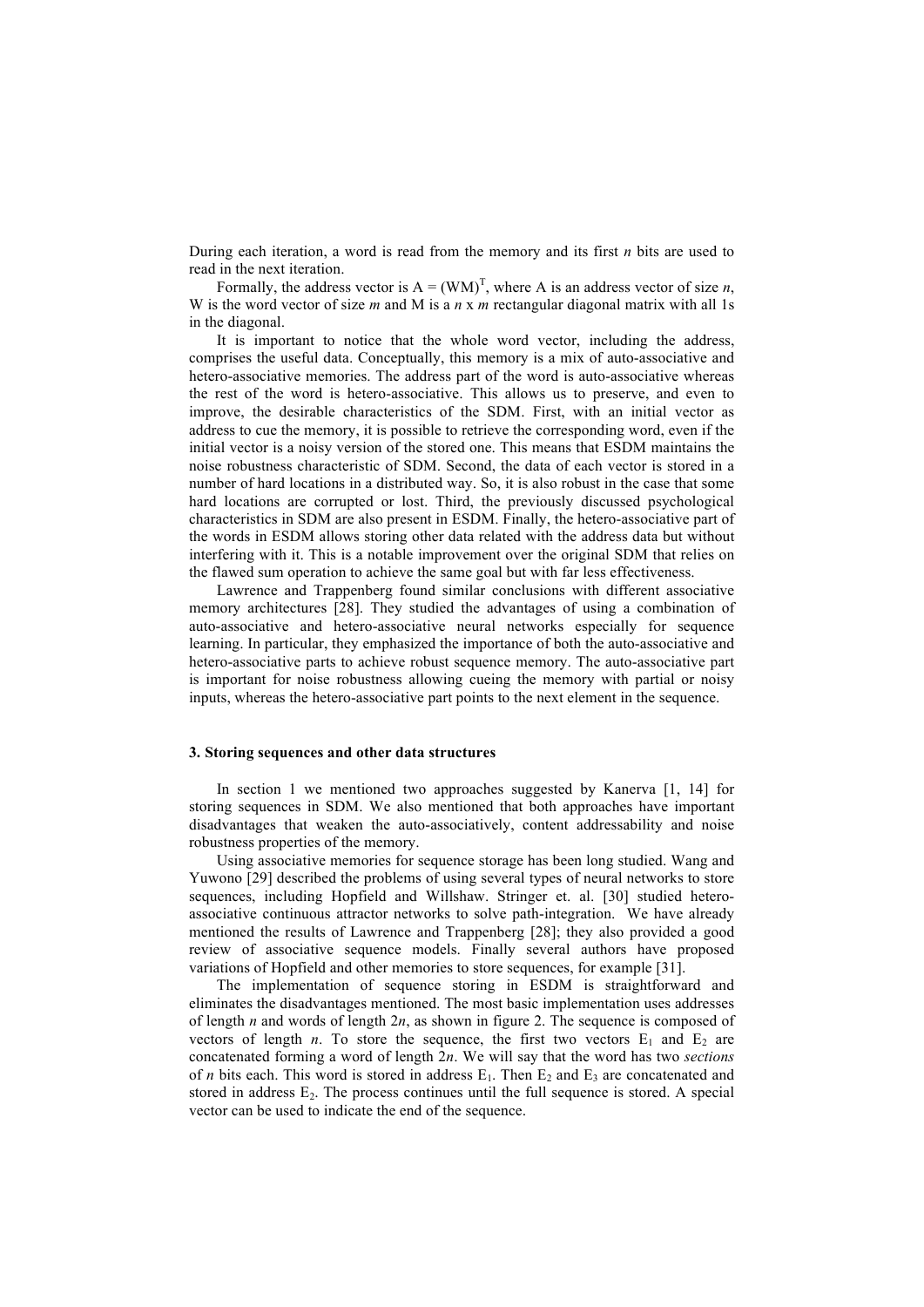

**Figure 2** Basic sequence representation using 2n word vectors

To retrieve the sequence, the initial vector of the sequence is used to read a word from the memory. This word is divided in two sections. The second section is the second vector in the sequence. Repeating this procedure, the whole sequence is retrieved. Notice that in each reading during the retrieval of the sequence, the vector used as address can have some noise, but the iterating reading from the memory cleans it up, as explained previously. One problem with this implementation occurs when two sequences are stored in the memory that share a common vector. For example:

# AB**CD**E and FG**CH**I

In the example, the word CD is stored in address C but the word CH is stored in C also. This produces the undesirable interference between D and H that prevents the correct retrieval of one or even both of the sequences. One plausible solution is to use the same procedure proposed by Kanerva using hyperdimensional operations. The first reading from the memory again uses the initial vector of the sequence. But the following addresses are calculated using the previously read vectors of the sequence. An elegant combination is achieved using permutation and sum operations [14]. For example if Π denotes a random permutation, then the address for the third element of the sequence is:

(1) 
$$
A_3 = [\Pi(E_1) + E_2]
$$

With this address we read the memory, and from the word read the next vector of the sequence, i.e.  $E_3$ , is retrieved. The following addresses are calculated in the same way.

(2) 
$$
A_{i+1} = [\Pi(A_i) + E_i]
$$

An interesting option is to preserve the sum of the vectors in each reading and multiply it by a scalar *k* between 0 and 1, for example 0.8. This produces an effect of *fading away* of the old vectors of the sequence in the calculation of the next address.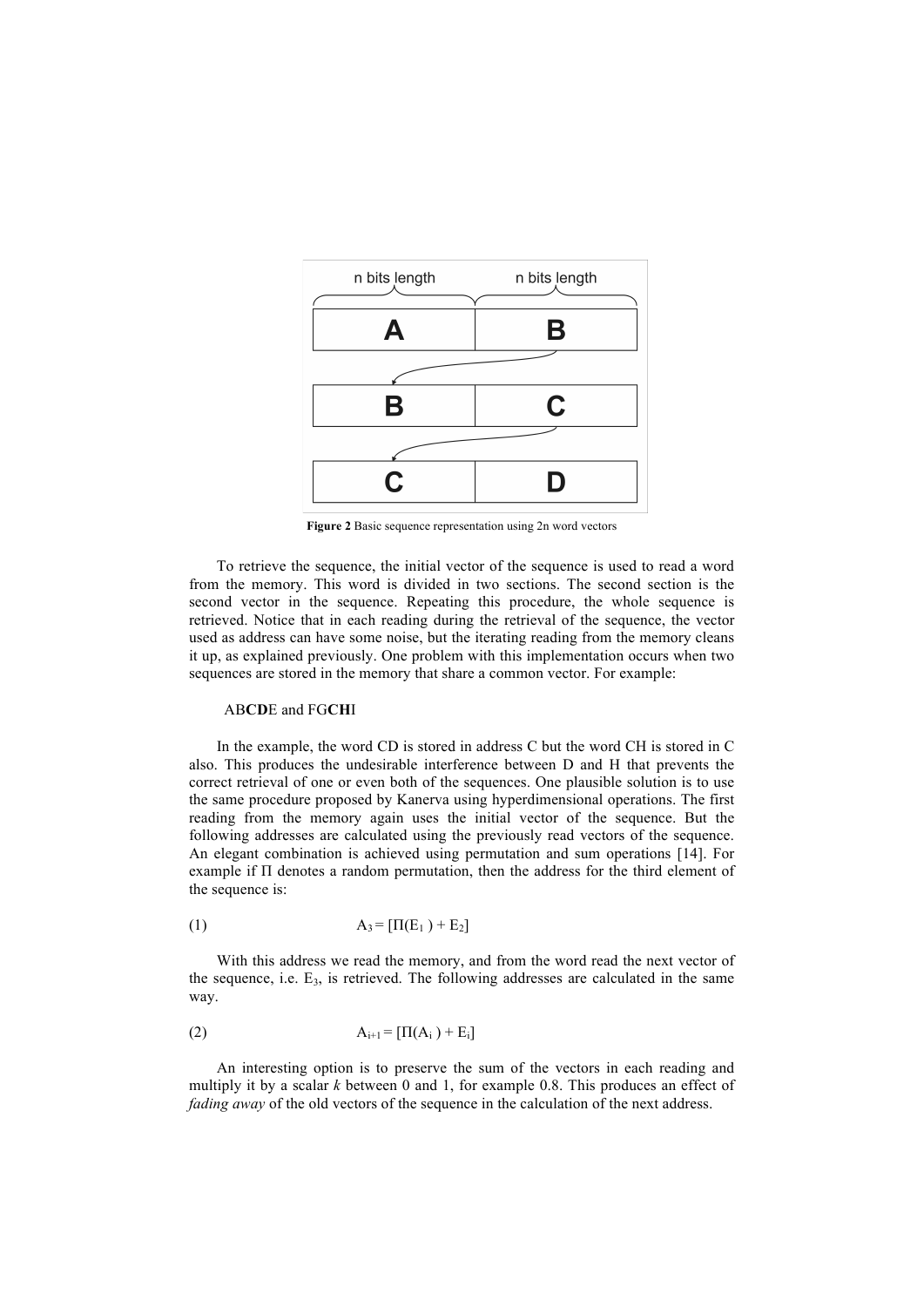(3) 
$$
A'_{i+1} = k * \Pi(A'_{i}) + E_{i}
$$

(4) 
$$
A_{i+1} = [A'_{i+1}]
$$

Where A' is the real vector with the sum before normalization.

The introduction of the scalar *k* has another critical function. The normalization required after the sum introduces excessive noise that diminishes the probability of recovering the sequence. See the simulations section below for a discussion of this subject.

These equations can be used in the original SDM, as pointed out by Kanerva. In both situations, operations with sums are used but the advantage of this implementation is that the retrieval of the succeeding vector in the sequence does not depend on operations that extract the vector from the sum. Here the sum is used only to compute the next address, but the vector is extracted directly from the second part of the read word.

In a similar way, other data structures can be stored in ESDM. For example, to store binary trees, addresses of length *n* and words of length 3*n* are used. With the address of the root of the tree the first word is retrieved. The word is divided into three sections, left, center and right. The left section holds the content of the node in the tree; the center section is used as an address with which to read the left child node of the tree; the right section holds the address of the right child node. This procedure is repeated until the whole tree is retrieved. Notice that here again noisy vectors can be used, and ESDM takes care of cleaning them up. Also, a similar mechanism to the one described for sequences can be used to avoid problems related to repeated vectors in several structures.

Other data structures can be easily derived from sequences and trees. A *double linked sequence* can be constructed adding another section of *n* bits to the word. The address of the previous element in the sequence is stored there. This allows navigating the sequence in reverse order. Something similar can be used to store the parent of a node in a tree. This allows navigating the tree from the bottom up. Finally, more sections of *n* bits can be added to each word in the tree so that trees with greater degrees can be stored. Interestingly, a tree can represent a more meaningful data structure, like a record, where each child node represents a field of the record, and the root the record itself. An even simpler representation for record is a word with several sections where each section represents a field of the record.

# **4. Simulations**

For the simulation and testing of the ESDM we implemented the memory using a data base for the main storage of the hard locations, and a RAM cache to speed up the store and retrieve operations. This allows us to create large ESDMs, with millions of hard locations and word dimensions on the order of 1,000 or even 10,000 bits, even using modest computers.

Several simulations were performed with the ESDM. First, the capacity and noise robustness of the extra bits of the words were compared with these same characteristics of the standard SDM. Second, the sequence storage and retrieval were tested for several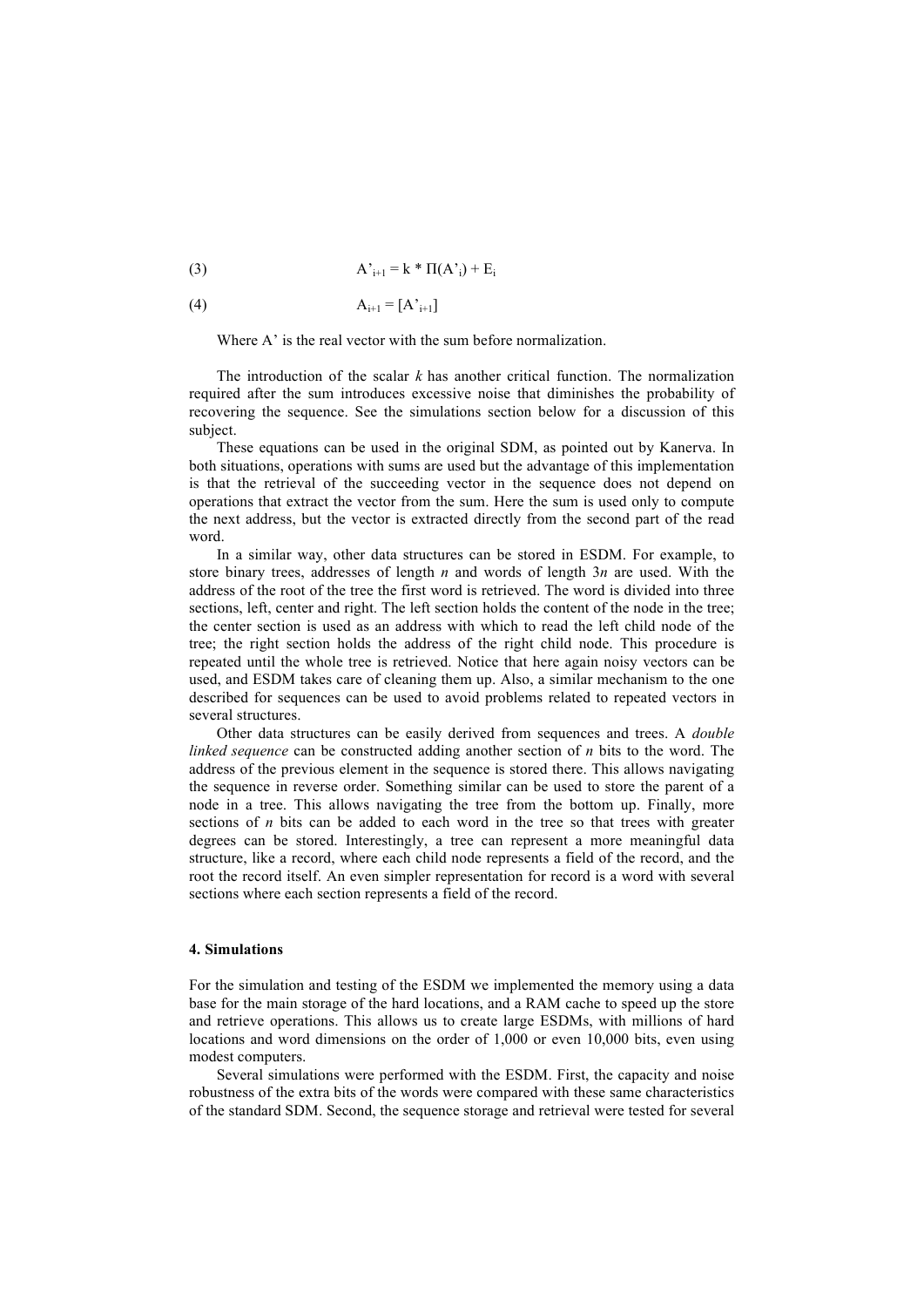values of *k*. Third, retrieving sequences from intermediate elements was analyzed. Finally, recovering sequences that have a common element, i.e. crossing sequences, was tried. In this section we present the details of these simulations, their results and a discussion.

## *4.1. ESDM capacity and noise robustness*

These simulations test the capacity of the memory in comparison to its noise robusteness. Kanerva [1] proved that the critical distance of SDM is a function of the number of words stored in the memory. He also proved that the maximum capacity of the memory is reached when the critical distance reaches zero, and that it is approximately equal to 10% of the number of hard locations for a memory with vectors of 1,000 dimensions. After this number it becomes impossible to retrieve a stored vector even when cueing the memory with the same vector. For a complete analysis of SDM capacity see [23-25]. Reading from ESDM is essentially the same as from SDM, with the discarding of the extra bits of the word. Hence, convergence during a read in ESDM is the same as in SDM, and the critical distance and capacity are also similar to those of SDM. However, we need to show that the percentage of errors (changed bits) in the words read from ESDM is similar to the percentage of errors in the words read from a standard SDM. If only the address part of the vectors stored in ESDM is used, the memory is equivalent to the standard SDM, so the error comparison was performed between the address part and the whole word of the same simulation.

Several simulations were performed to test the percentage of errors in the words read. An ESDM with 200,000 hard locations, an address length of 1,000 dimensions and a word length of 2,000 dimensions (including the address) was used for the simulations. The size of the memory, i.e. number of hard locations, was chosen to have enough hard locations in the access sphere for each read or write to support the desired properties of the ESDM, but to be as small as possible to limit the number of reads and writes required to perceive the effects of loading the memory. The size of the vectors was chosen to match those used by Kanerva [1]. For this particular simulation, a total of 10,000 random vectors were stored in the ESDM, which is roughly half of the memory capacity.

The storing of vectors in the memory was done in stages, writing 1,000 vectors in each stage. At the end of each stage, the vectors were read from the memory. For the readings, 10% of the bits of each vector address were changed randomly, and these noisy vectors were used as cues. Table 1 and Figure 3 show the results of this simulation.

An analysis of the retrieved vectors shows that the proportion of errors for the word and the address is constant and roughly proportional to the difference in size. i.e. a word that is twice as large as the address has twice the number of incorrect dimensions than the address. Also, the percentage of retrieved vectors is consistent with the diminishing of the critical distance as more vectors are stored in the memory [1].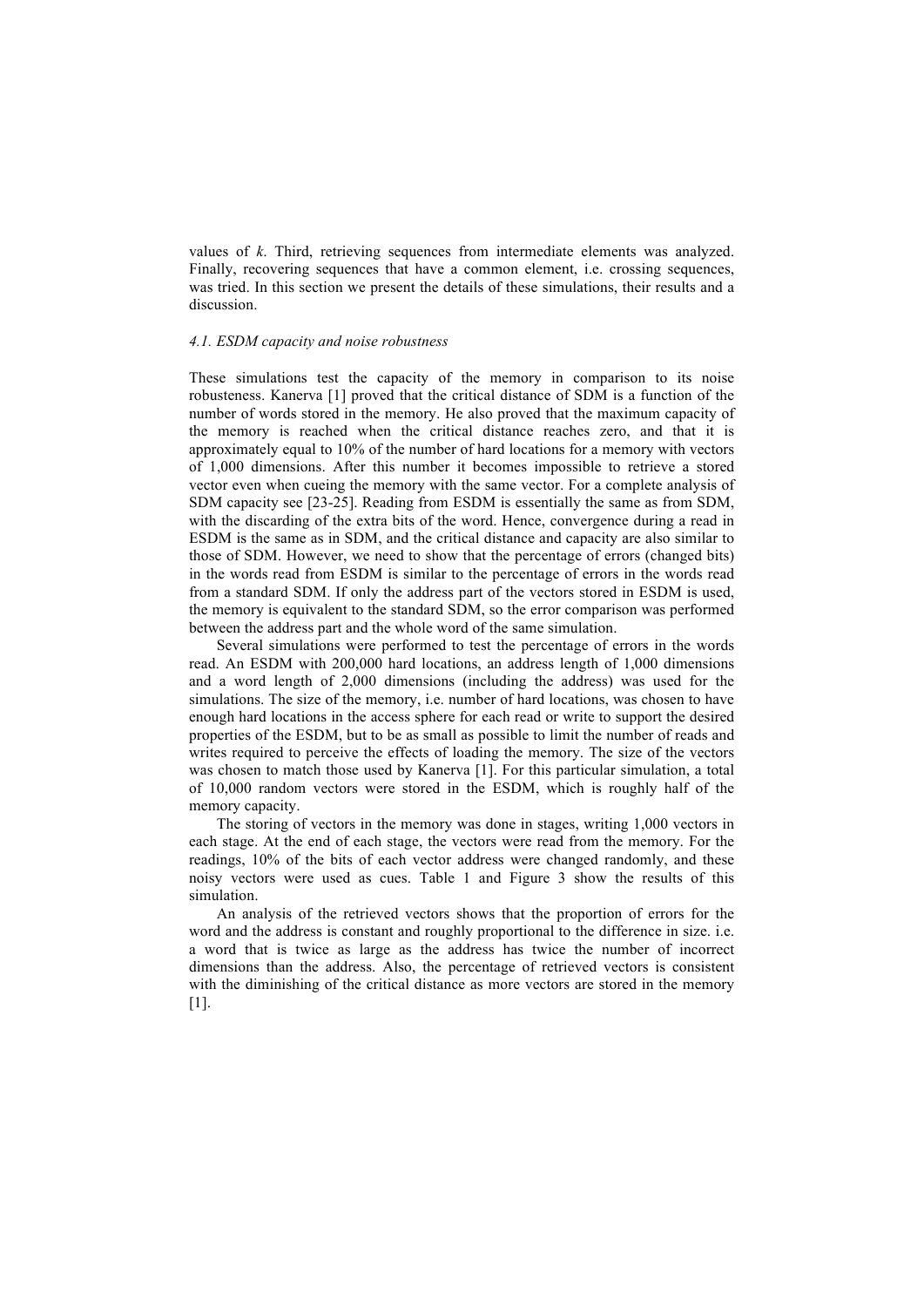|                | <b>Retrieved</b> | <b>Iterations</b> |            | <b>Error</b> mean |      |
|----------------|------------------|-------------------|------------|-------------------|------|
| <b>Stage</b>   |                  | mean              | <b>Std</b> | address           | word |
| 1              | $100.00\%$       | 2.59              | 0.49       | 0.00              | 0.00 |
| $\overline{2}$ | 100.00%          | 3.04              | 0.24       | 0.00              | 0.00 |
| 3              | 99.80%           | 3.51              | 0.59       | 0.00              | 0.00 |
| $\overline{4}$ | 98.40%           | 4.31              | 0.90       | 0.00              | 0.00 |
| 5              | 90.30%           | 5.23              | 1.25       | 0.04              | 0.09 |
| 6              | 71.20%           | 6.16              | 1.41       | 0.20              | 0.39 |
| 7              | 47.60%           | 7.30              | 1.62       | 1.37              | 2.83 |
| 8              | 22.30%           | 8.24              | 1.58       | 3.78              | 6.18 |
| 9              | 15.00%           | 9.50              | 1.83       | 1.15              | 1.60 |
| 10             | $12.60\%$        | 11.09             | 3.34       | 1.54              | 2.47 |

**Table 1.** Simulation 1. ESDM capacity and noise robustness. In each stage 1000 vectors were stored. Then the same vectors were retrieved after adding 10% noise to the cue (address). The number of iterations and errors correspond to the retrieved vectors. The address part is equivalent to the standard SDM result.



**Figure 3** Percentage of retrieved vectors in each stage, iterations (mean) required in each stage, and errors (number of changed bits) of the address part and the whole word of the retrieved vectors in each stage.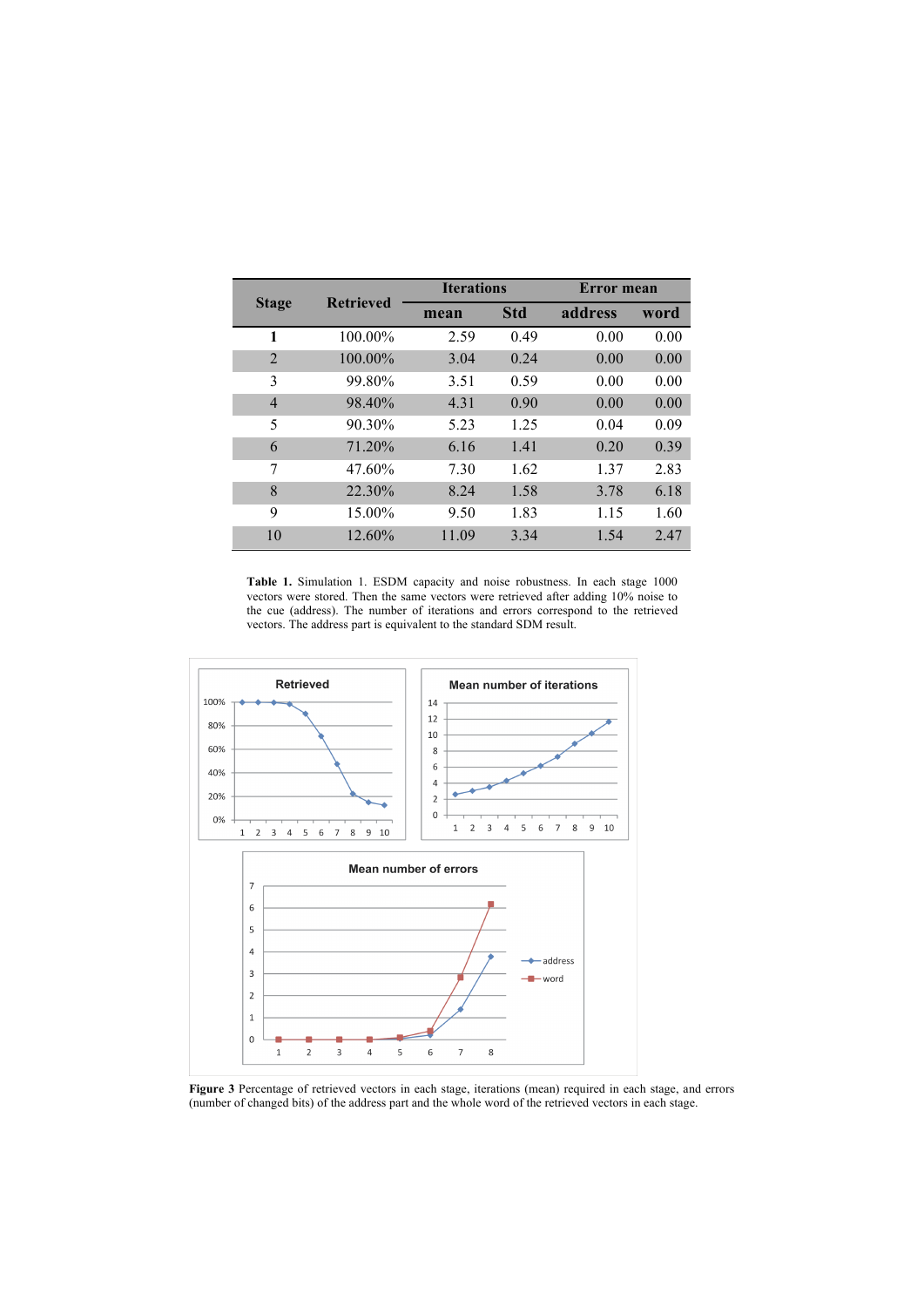Another simulation was performed to show the noise robustness of ESDM. The same ESDM was used as for the previous simulation, with 10,000 vectors already stored in the memory. The vectors were also preserved in a separate database so they could be used as cues or compared with the retrievals from the ESDM. The simulation was performed in three stages. In each stage, one thousand vectors were randomly selected from the set of stored vectors, and the memory was read using the address part of these vectors with an amount of noise. The amount of noise changed in each stage: 0% in the first stage, 5% in the second and 10% in the third. Table 2 summarizes the results of this simulation.

| <b>Stage</b> | <b>Noise</b> | <b>Retrieved</b> | <b>Error</b> mean |
|--------------|--------------|------------------|-------------------|
|              | $0\%$        | $100.00\%$       | 0.286             |
|              | $5\%$        | 97.00%           | 4.784             |
|              | $10\%$       | 14.80%           | 2.439             |

**Table 2.** Simulation 2. ESDM capacity and noise robustness. In each stage 1000 vectors were retrieved from a ESDM with 10,000 stored vectors , and an amount of noise was added in the cue (address). The number of errors corresponds to the successfully retrieved vectors and represents the average number of bits changed in each vector.

The number of successful retrievals was high with a small amount of noise, and the error (number of changed bits in the retrieval) was very small, less than a bit on average. Even more, 93.3% of the vectors had 0 errors in stage 1 and 79% of the retrievals in stage 2 had fewer than 5 errors. As expected, the number of retrieved vectors decays abruptly when the vectors used as cues reach the critical distance. The critical distance is the distance from whence the probability to converging to the stored value is 50%. The critical distance is a function of the number of hard locations and the number of stored vectors in the memory. For the ESDM used in this experiment, with a load of 50% of its capacity, distances of 100 bits (10% of the address) from the original vectors are beyond the critical distance (see [1] for details).

### *4.2. Sequences*

We performed several simulations to test sequences stored in ESDM. In each simulation 50 or 100 sequences of 20 elements each were stored. As in the previous simulations, ESDM memories with 200,000 hard locations, an address length of 1,000 dimensions and a word length of 2,000 dimensions (including the address) were used for these simulations. For each simulation a new ESDM was used, the load of the memory in each simulation was between 5% to 10% of the memory capacity. This prevented interference among stored vectors. For these tries, we considered a sequence successfully retrieved if all of their elements were retrieved with a small amount of noise (less than 5%).

The first simulation stored 50 sequences using equation (2). Using the same equation for retrieving, 49 sequences were restored. The same simulation was repeated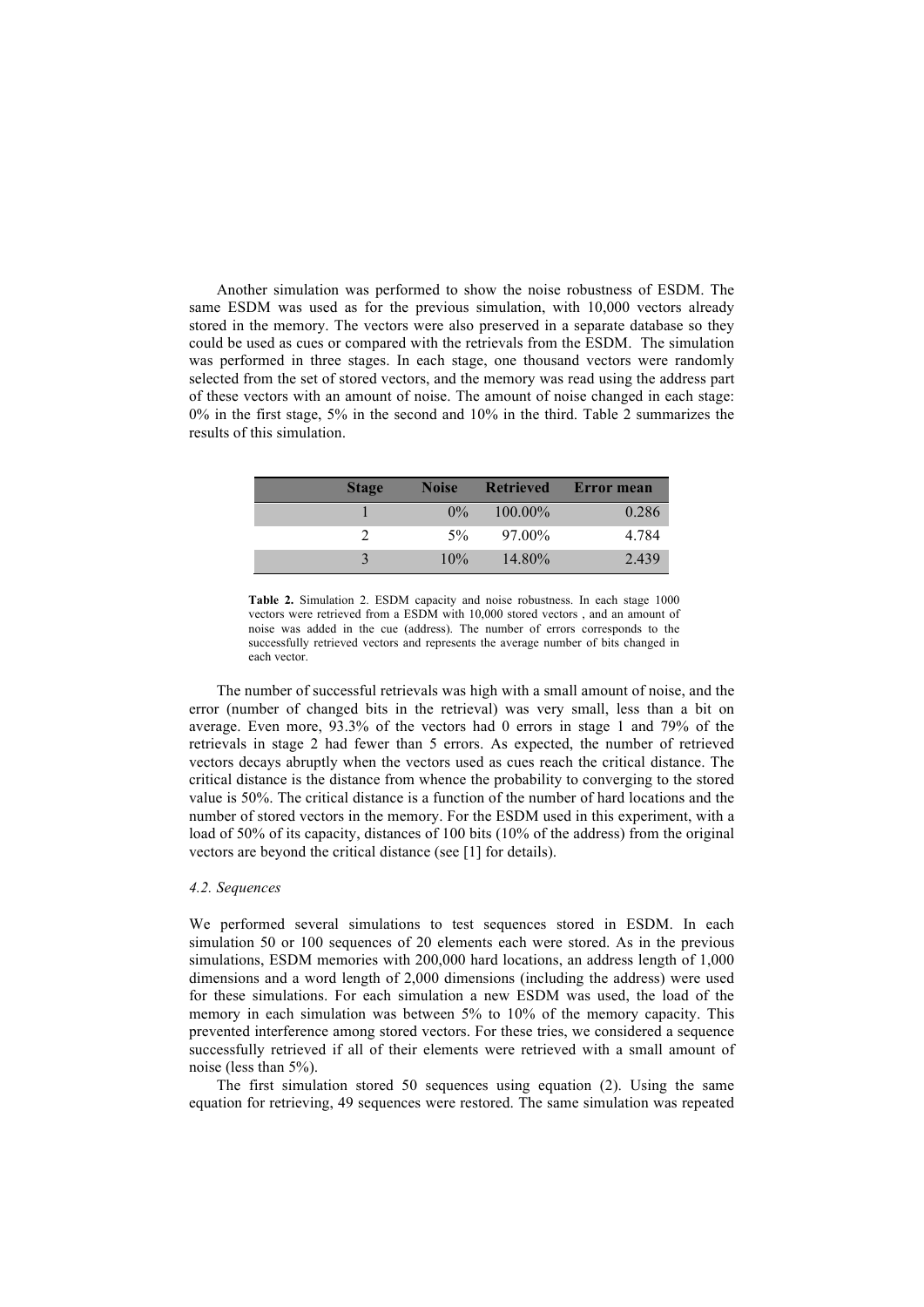with 100 sequences and none of the sequences could be restored. The load of the memory was 10%, so interference does not explain this result. The problem here is the normalization after the sum in equation (2). When the address is calculated the sum has only two binary vectors as operands. When in one dimension the two operands have different values, the value for this dimension is undetermined and then a random value is chosen during the normalization. Assuming that the vectors are uniformly randomly distributed, the average number of bits that are undetermined is 50% and this introduces excessive noise in the address preventing the retrieving of the element.

To avoid this problem, equations (3) and (4) were used. Since one of the operands has a smaller weight than the other, the sum has no undetermined dimensions, and the problem disappears. In a simulation where 100 sequences were stored using equations (3) and (4) with  $k = 0.8$  all the sequences were restored with 0 errors in its elements.

The use of the parameter *k* has other interesting consequences due to the fact that the weight of the previous elements diminishes as the sequence advances. It is possible to "step into" the sequence in the middle. However, more than one element may be required for the cue. For smaller values of *k*, fewer elements are required as part of the cue to step into the sequence. Conversely, if two (or more) sequences have common elements, the higher the value of *k* (nearly equal to one) the higher the chance of retrieving the correct sequence. The value of  $k$  is then a tradeoff between these two desirable properties.

Several simulations with different values of *k* were performed. First, the step into property was tested. Three simulations with values of *k* equal to .7, .8 and .9 respectively were performed. 100 sequences with 20 elements each were stored in each simulation. Then, 10 of the stored sequences were chosen, and for the elements of these sequences, the number of required elements in the cue to be able to step into the sequence at that element was evaluated. To avoid transitory effects, only elements after the fifth element in the sequences were used as points to step into. Table 3 shows the results of these simulations.

|              | k   | <b>Required Elements</b> |            |  |
|--------------|-----|--------------------------|------------|--|
| <b>Stage</b> |     | Average                  | <b>Std</b> |  |
|              | 07  | 1.085                    | 0.280      |  |
|              | 0.8 | 2.697                    | 0.679      |  |
|              | 09  | 6.000                    | 1.265      |  |

**Table 3.** Effect of the parameter *k* in stepping into the sequence. In each stage, the number of required elements in the cue to step into the sequence at different points was evaluated.

Another series of simulations was performed to evaluate the retrieval of sequences with common elements, i.e. sequence intersection. Four simulations with values of *k* between .9 and .6 respectively were performed. Ten pairs of sequences with 20 elements each were stored in each simulation. The sequences in each pair had a common element. In every case, the intersection was after the forth element in the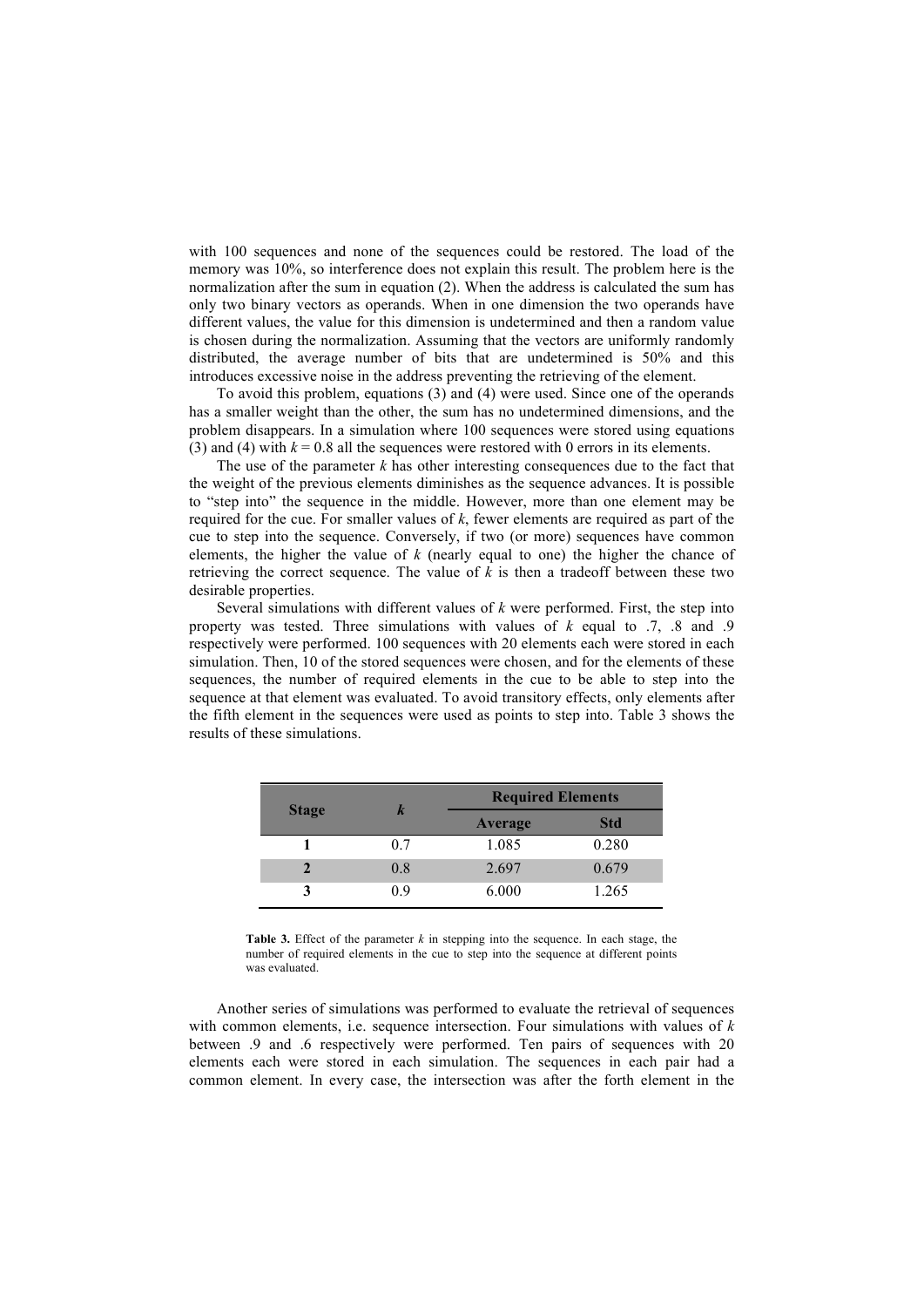sequences. A number of random vectors were stored in the memory so as to achieve a load of 10% of the capacity of the memory.

Then, each of these sequences was retrieved from the memory and the number of successfully recovered sequences noted. With all of these values of *k,* all sequences were successfully retrieved. This result shows that the feature of correctly retrieving intersecting sequences is invariant over the value of *k*. However, equations (3) and (4) suggest that if two sequences have more than one consecutive common element, higher values of *k* will perform better.

Notice that when  $k$  is equal to or less than .5, the first term in equation (3) is always less than 1 and it does not contribute to the final value after normalization in equation (4). As a consequence, the next address is only a function of the previous element, so that most elements after the intersecting element are not able to be retrieved. This is because of the interference produced by the common element of the sequences.

Comparing the results of the last two groups of simulations, a balance between the two characteristics, step into and crossing of sequences is achieved with a value of *k* between .6 and .8. Of course, the selection of the value of *k* depends on the requirements of the application of the ESDM.

## **5. Conclusions**

Here we have presented an extension of the original SDM that addresses several of its difficulties with storing compound data structures like sequences, trees and records. Our ESDM preserves the desirable, biologically inspired, properties of the original. It is also still noise robust, auto-associative and distributed. These, combined with the possibility of storing sequences and other compound data structures, make ESDM an even more attractive option with which to model episodic memories.

The simulations carried out successfully tested the performance of the ESDM in several scenarios. The importance of the parameter *k* was shown not only for the simple storage of sequences but also to achieve desired features of being able to step into in the middle of sequences, and to support common elements in different sequences.

ESDM is compatible with other improvements already studied, such as the introduction of the "don't care" symbol [9, 10], or the forgetting mechanism [7, 8]. Including this forgetting mechanism is a natural future step for this architecture.

ESDM has the potential for further extensions. Representation of other data structures, and combining them with hyperdimensional vector arithmetic are possible paths for further development.

## **References**

- 1. Kanerva, P., *Sparse Distributed Memory*1988, Cambridge MA: The MIT Press.
- 2. Baddeley, A.D., Conway, M., and Aggleton, J.P., *Episodic Memory*2001, Oxford: Oxford University Press. 294.
- 3. Franklin, S., et al., *The Role of Consciousness in Memory.* Brains, Minds and Media, 2005. **1**: p. 1–38.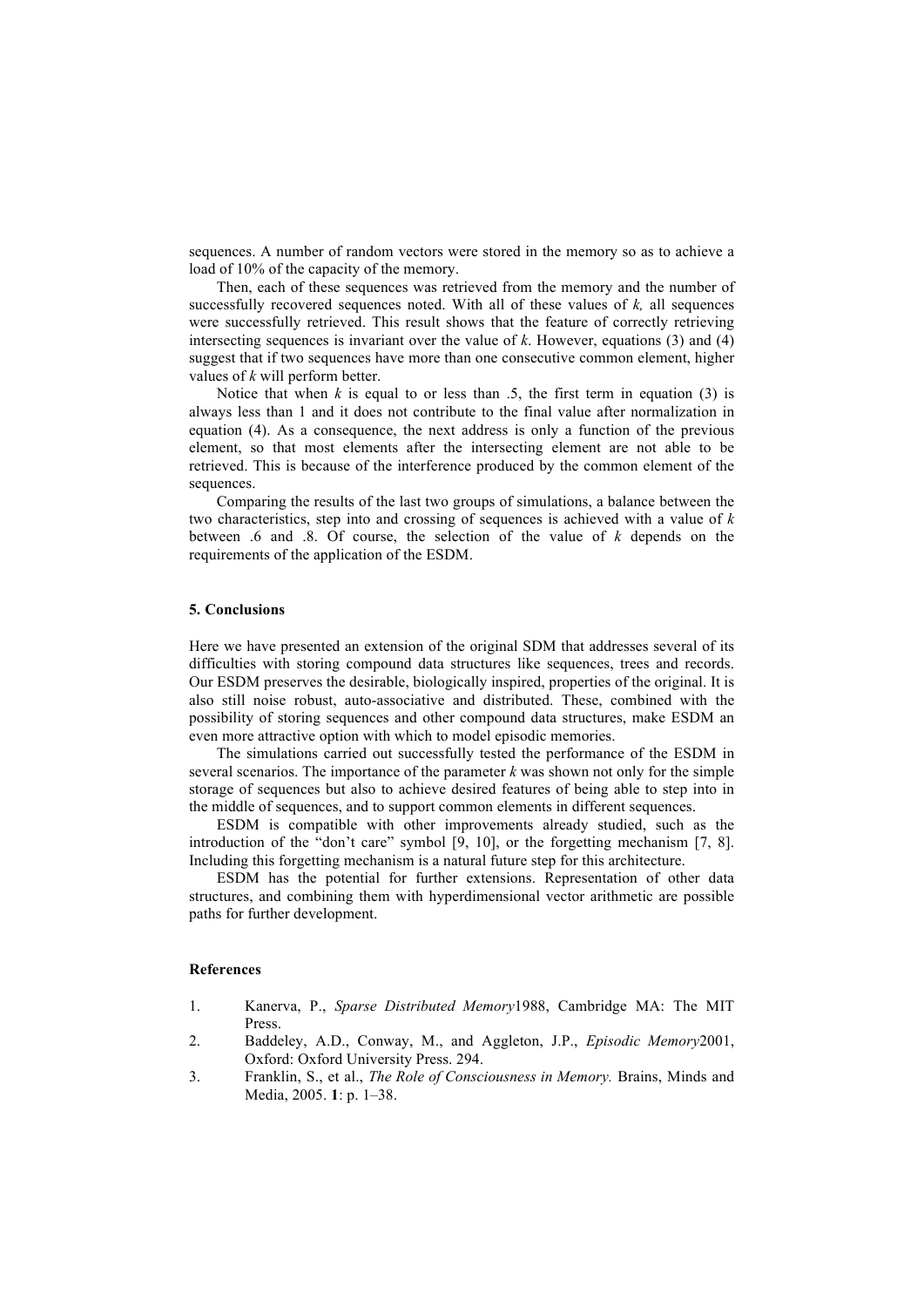- 4. Furber, S.B., et al., *A Sparse Distributed Memory based upon N-of-M Codes.* Neural Networks, 2004. **17**(10): p. 1437 - 1451.
- 5. Bose, J., Furber, S.B., and Shapiro, J.L., *Spiking neural sparse distributed memory implementation for learning and predicting temporal sequences.* Lecture Notes in Computer Science, 2005. **3696/2005**: p. 115 - 120.
- 6. Meng, H., et al. *A modified sparse distributed memory model for extracting clean patterns from noisy inputs*. in *International Joint Conference on Neural Networks (IJCNN)*. 2009. Atlanta, GA, USA.
- 7. Ramamurthy, U., D'Mello, S.K., and Franklin, S., *Realizing Forgetting in a Modified Sparse Distributed Memory System*, in *Proceedings of the 28th Annual Conference of the Cognitive Science Society*, C. Schunn and S. Lane, Editors. 2006, Lawrence Erlbaum Associates: Mahwah, NJ. p. 1992–1997.
- 8. Ramamurthy, U. and Franklin, S., *Memory Systems for Cognitive Agents*, in *Proceedings of Human Memory for Artificial Agents Symposium at the Artificial Intelligence and Simulation of Behavior Convention (AISB'11)*2011: University of York, UK. p. 35-40.
- 9. D'Mello, S.K., Ramamurthy, U., and Franklin, S., *Encoding and Retrieval Efficiency of Episodic Data in a Modified Sparse Distributed Memory System*, in *Proceedings of the 27th Annual Meeting of the Cognitive Science Society. Stresa, Italy*2005.
- 10. Ramamurthy, U., D'Mello, S.K., and Franklin, S., *Modified Sparse Distributed Memory as Transient Episodic Memory for Cognitive Software Agents*, in *Proceedings of the International Conference on Systems, Man and Cybernetics*2004, IEEE: Piscataway, NJ.
- 11. Snaider, J., McCall, R., and Franklin, S., *Time Production and Representation in a Conceptual and Computational Cognitive Model.* Cognitive Systems Research, 2012. **13**(1): p. 59-71.
- 12. Sun, R. and Giles, C.L., *Sequence learning: From recognition and prediction to sequential decision making.* IEEE Intelligent Systems, 2001. **16**(4): p. 67- 70.
- 13. Kurby, C.A. and Zacks, J.M., *Segmentation in the perception and memory of events.* Trends in Cognitive Science, 2008. **12**(2): p. 72-9.
- 14. Kanerva, P., *Hyperdimensional Computing: An Introduction to computing in distributed representation with high-dimensional random vectors.* Cognitive Computation, 2009. **1**(2): p. 139-159.
- 15. Snaider, J. and Franklin, S. *Extended Sparse Distributed Memory*. in *Biological Inspired Cognitive Architectures 2011*. 2011. Washington D.C. **USA**
- 16. Franklin, S., *Artificial Minds*1995, Cambridge MA: MIT Press.
- 17. Ratitch, B. and Precup, D., *Sparse distributed memories for on-line valuebased reinforcement learning.* Lecture Notes in Computer Science (LNCS), 2004. **3201**: p. 347-358.
- 18. Fan, K.C. and Wang, Y.K., *A genetic sparse distributed memory approach to the application of handwritten character recognition.* Pattern Recognition Letters, 1997. **30**(12): p. 2015-2022.
- 19. Anwar, A., Dasgupta, D., and Franklin, S. *Using Genetic Algorithms for Sparse Distributed Memory Initialization*. in *International Conference Genetic and Evolutionary Computation(GECCO)*. 1999.